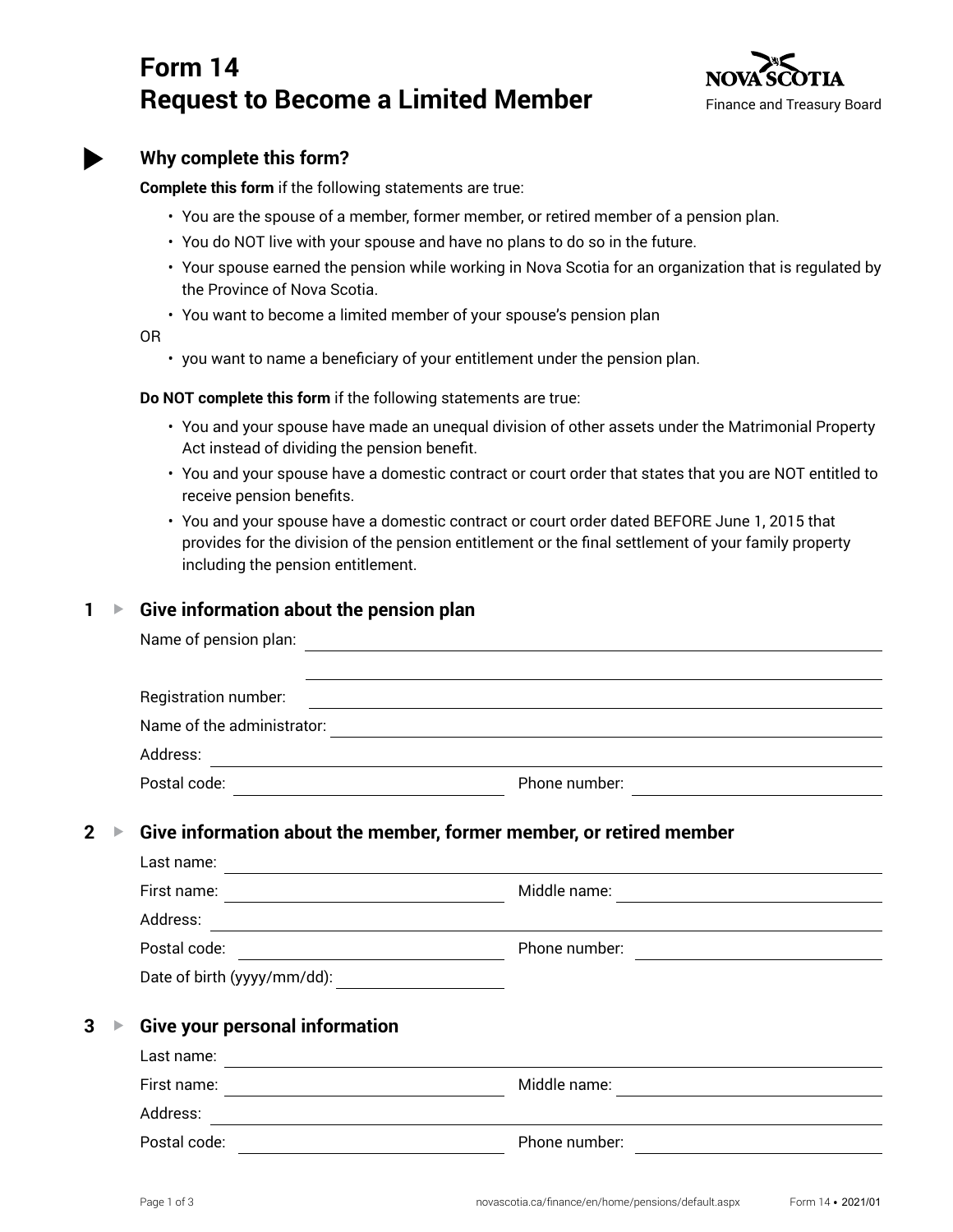$\overline{ }$ 

| 4      | Attach proof of the period of spousal relationship:<br>$\blacktriangleright$ |                                                                                                                                                     |  |
|--------|------------------------------------------------------------------------------|-----------------------------------------------------------------------------------------------------------------------------------------------------|--|
|        |                                                                              | Copy of court order or domestic contract attached.                                                                                                  |  |
|        |                                                                              | <b>Note:</b> You must include all supporting documents with this request unless you have already given them to<br>the administrator.                |  |
| 5<br>▶ |                                                                              | Do you wish to name a beneficiary of your entitlement under the pension plan described<br>at the beginning of this form?                            |  |
|        |                                                                              | No.                                                                                                                                                 |  |
|        |                                                                              | Yes. Give information about the beneficiary below:                                                                                                  |  |
|        |                                                                              | Last name:                                                                                                                                          |  |
|        |                                                                              | Middle name:<br>First name:<br><u> 1980 - Jan Stein Stein Stein Stein Stein Stein Stein Stein Stein Stein Stein Stein Stein Stein Stein Stein S</u> |  |
|        |                                                                              | Address:                                                                                                                                            |  |
|        |                                                                              | Postal code:<br>Phone number:                                                                                                                       |  |
| 6      | ▶                                                                            | Sign the request to become a limited member                                                                                                         |  |
|        |                                                                              | I confirm that the information that I have provided in this request is, to the best of my knowledge, true and<br>correct.                           |  |
|        |                                                                              |                                                                                                                                                     |  |

| <b>Signature:</b>     | Date (yyyy/mm/dd): |
|-----------------------|--------------------|
| Signature of witness: | Date (yyyy/mm/dd): |

This request must be signed before a witness. Your witness

- must be at least 18 years of age
- must NOT be your spouse
- must see you sign the form
- must sign, print their name, and date this form immediately after seeing you sign and date this form

## **7 ▶ Give information about the witness**

| Last name:   |               |
|--------------|---------------|
| First name:  | Middle name:  |
| Address:     |               |
| Postal code: | Phone number: |